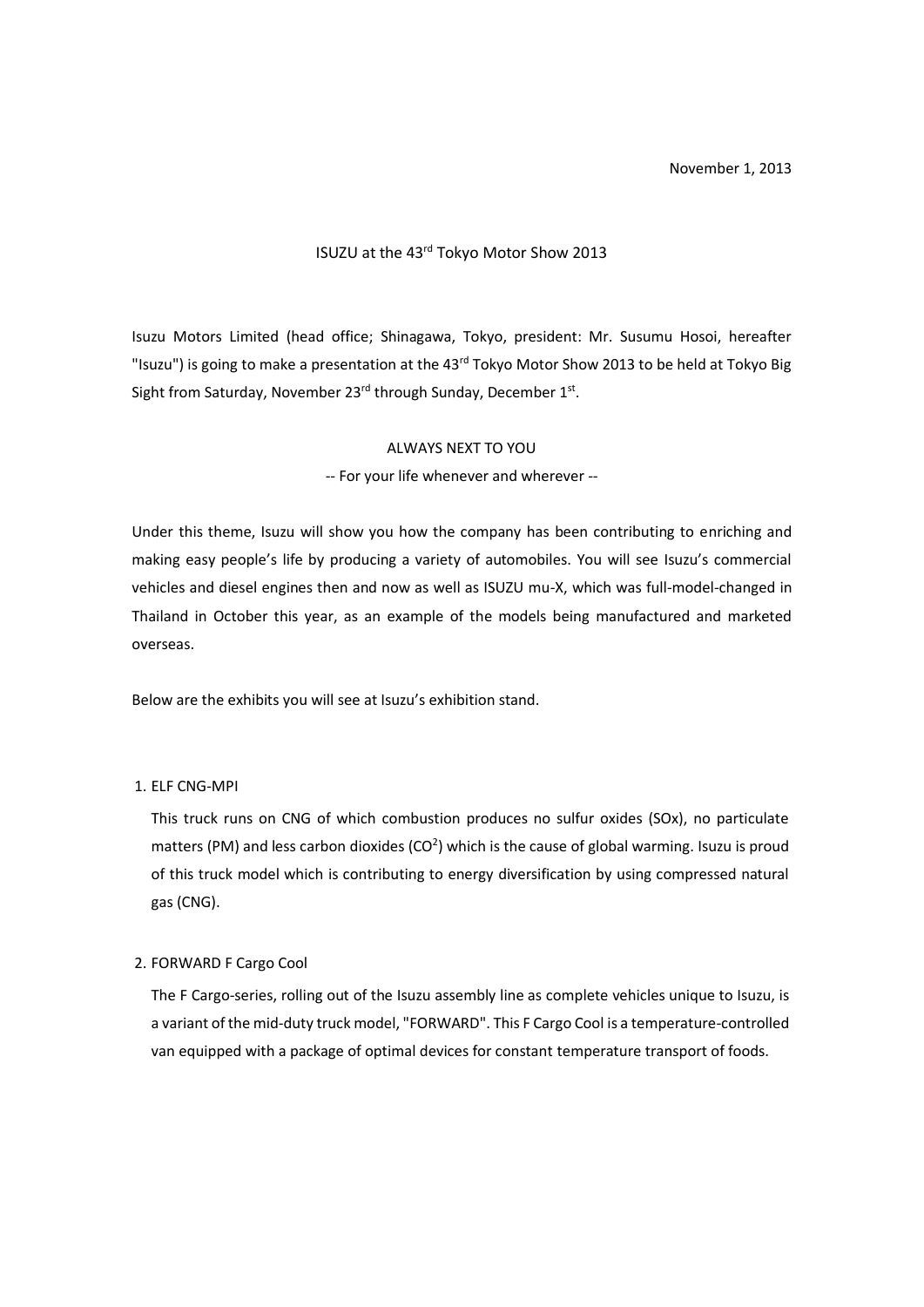### 3. FORWARD 6X6

This is an all-terrain vehicle which is good at running through uneven, weak ground with terrain obstacles. It is designed to cope with disasters such as forest fires spread over a wide area and floods caused by heavy rains.

## 4. GIGA Dump

This is a light-duty dump truck in the GIGA series, boasting the durability and loading capacity enough to support community development. This dump truck, which achieved the weight reduction of both the body and chassis securing the payload as large as possible, is the most suitable for transport of aggregates and industrial raw materials.

## 5. ELGA Hybrid

This is a parallel hybrid route bus model, equipped with a diesel engine, auto clutch, motor, AMT (automated manual transmission) and lithium-ion battery, which enable both fuel-saving and easy driving.

# 6. 1.5-ton Wolseley CP type truck (Reference exhibit)

This 1.5-ton Wolseley CP type truck is the very first model of Isuzu trucks, completed in 1924 after Isuzu overcame the Great Kanto Earthquake the previous year. It can be said that this was the starting point of Isuzu's truck manufacturing.

# 7. ISUZU mu-X (produced and sold overseas) (Reference exhibit)

This ISUZU mu-X is a PPV (Passenger Pick-up Vehicle), full-model-changed and made public in Thailand in October, 2013. It was developed based on the ISUZU D-MAX, pursuing further improved comfort and safety to meet the needs of overseas markets such as Thailand and the other countries in Southeast Asia and Australia.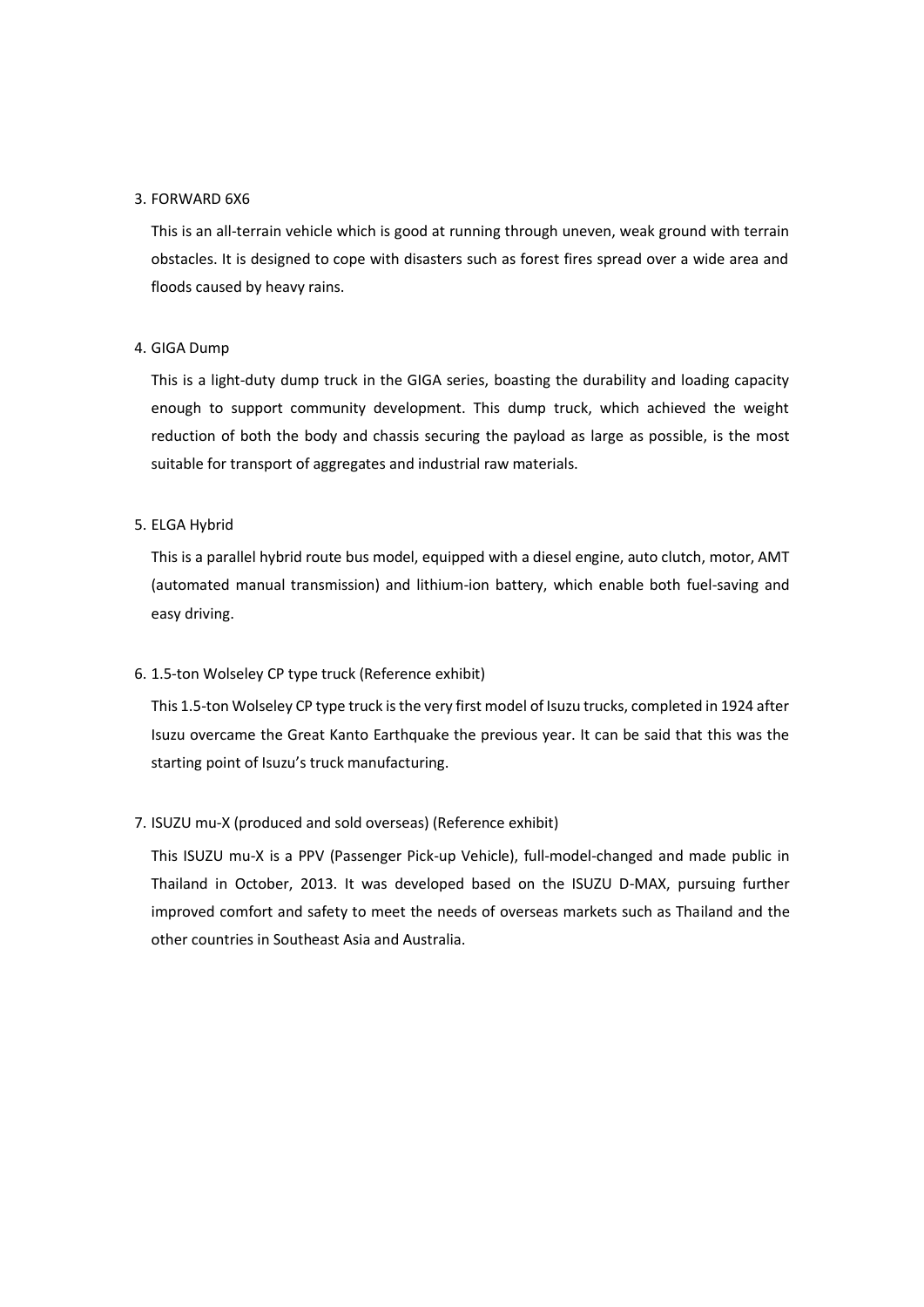8. Isuzu diesel engine series

80 years have passed since Isuzu began to research and develop diesel engines. Below are the engine models which show you the history of Isuzu's diesel engine manufacturing.

- (1) DA4 Diesel Engine (Reference Exhibit)
	- Manufactured from 1936 to 1939.

Isuzu's diesel engine development was started with the DA4 and DA6 models. Representing the two models, the air-cooled four-cylinder engine, DA4, is exhibited.

- (2) DL201 Diesel Engine (Reference Exhibit)
	- Manufactured from 1961 to 1964.

This engine model was employed for the first generation ELF which was well accepted and proved how diesel engines were suitable for trucks. With this engine, Isuzu attained a reputation as a diesel engine manufacturer.

- (3) 10TD1 Diesel Engine (Reference Exhibit)
	- Manufactured from 1997 to 2003

This is an unsupercharged 30.4-litre, 600 hp engine, which is the largest engine boasting the highest power in the history of Isuzu's truck manufacturing. However, after this 10TD1 model, Isuzu's engine development shifted its focus to downsized and supercharged engines with smaller displacement and high efficiency.

Below is the lineup of D-CORE-series diesel engines, currently manufactured by Isuzu. They are clean diesel engines pursuing economical efficiency through weight reduction and downsizing as well as higher power and torque per liter through supercharging.

(4) 4JJ1-TCS Diesel Engine

This is the engine employed for the light-duty truck model, ELF. It is equipped with the 2 stage turbocharging system which regulates 2 kinds of high and low pressure turbochargers.

(5) 4HK1-TCH Diesel Engine

This is the engine employed for the mid-duty truck model, FORWARD. Its two-stage turbocharging system realizes a highly efficient turbocharging effect across the whole engine speed range.

(6) 6UZ1-TCH Diesel Engine